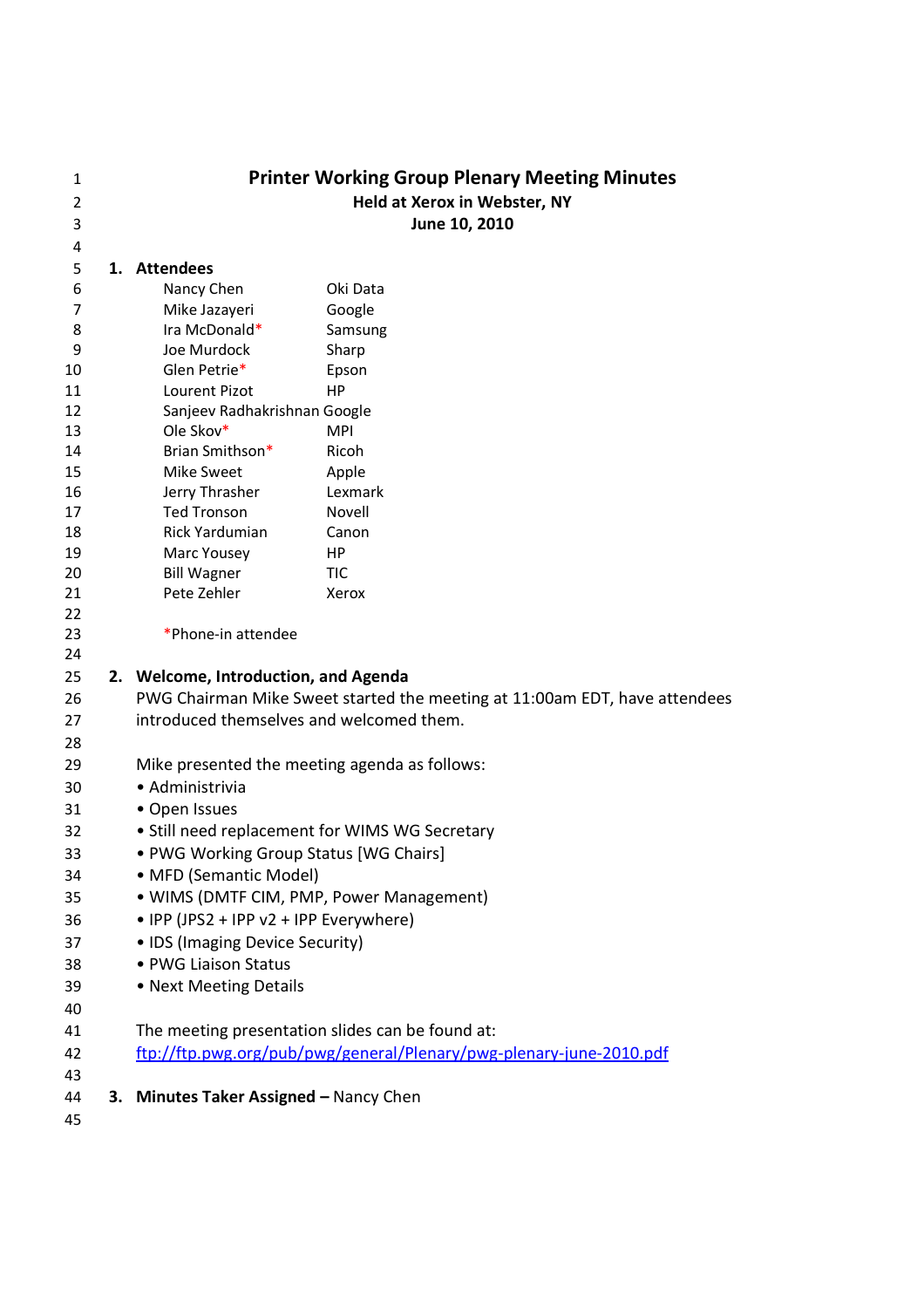| 46<br>47 | 4. Adminstrivia                                                                        |                                                                                   |  |  |
|----------|----------------------------------------------------------------------------------------|-----------------------------------------------------------------------------------|--|--|
| 48       | 4.1. Review PWG Patent Policy                                                          |                                                                                   |  |  |
| 49       | The PWG Chair reviewed the PWG Patent Policy with the attendees. He reminded           |                                                                                   |  |  |
| 50       | attendees bring forward any patent they know that will complicate anything to become   |                                                                                   |  |  |
| 51       |                                                                                        | the PWG standards. Attendees who do not agree with the policy should leave. There |  |  |
| 52       | was no objection to the policy.                                                        |                                                                                   |  |  |
| 53       |                                                                                        |                                                                                   |  |  |
| 54       | The PWG Chair reviewed the topics inappropriate to discuss with the attendees:         |                                                                                   |  |  |
| 55       | Validity/essentiality of patents/patent claims                                         |                                                                                   |  |  |
| 56       | cost of specific patent use<br>$\blacksquare$                                          |                                                                                   |  |  |
| 57       | $-$                                                                                    | licensing terms or conditions                                                     |  |  |
| 58       | product pricing, territorial restrictions, or market share<br>$\overline{\phantom{a}}$ |                                                                                   |  |  |
| 59       |                                                                                        | ongoing litigation or threatened litigation                                       |  |  |
| 60       |                                                                                        |                                                                                   |  |  |
| 61       | 4.2. Agenda for the Week                                                               |                                                                                   |  |  |
| 62       |                                                                                        |                                                                                   |  |  |
| 63       | Wednesday, June 9                                                                      |                                                                                   |  |  |
| 64       |                                                                                        | • 9:00 AM - 12:00 PM MFD (part 1)                                                 |  |  |
| 65       |                                                                                        | • 12:00 PM - 1:00 PM Lunch                                                        |  |  |
| 66       |                                                                                        | • 1:00 PM - 5:00 PM MFD (part 2)                                                  |  |  |
| 67       |                                                                                        |                                                                                   |  |  |
| 68       | Thursday, June 10                                                                      |                                                                                   |  |  |
| 69       | • 9:00 AM - 10:45 AM WIMS                                                              |                                                                                   |  |  |
| 70       | • 10:45 AM - 10:45 AM Break                                                            |                                                                                   |  |  |
| 71       | • 11:00 AM - 12:00 PM Plenary (part 1)                                                 |                                                                                   |  |  |
| 72       | • 12:00 PM - 1:00 PM Lunch                                                             |                                                                                   |  |  |
| 73       | • 1:00 PM - 1:30 PM Plenary (part 2)                                                   |                                                                                   |  |  |
| 74       | • 1:30 PM - 2:30 PM Cloud Printing BOF                                                 |                                                                                   |  |  |
| 75<br>76 | • 2:30 PM - 2:45 PM Break<br>• 2:45 PM - 3:45 PM IPP Everywhere BOF                    |                                                                                   |  |  |
| 77       | $\bullet$ 3:45 PM - 5:00 PM IPP                                                        |                                                                                   |  |  |
| 78       |                                                                                        |                                                                                   |  |  |
| 79       | Friday, June 11                                                                        |                                                                                   |  |  |
| 80       | • 9:00 AM - 12:00 PM IDS                                                               |                                                                                   |  |  |
| 81       | • 12:00 PM - 1:00 PM Lunch                                                             |                                                                                   |  |  |
| 82       | • 1:00 PM - 3:00 PM IDS                                                                |                                                                                   |  |  |
| 83       |                                                                                        |                                                                                   |  |  |
| 84       |                                                                                        | 4.3. 2010 PWG (Remaining) Meeting Schedule                                        |  |  |
| 85       | • Aug 3-6                                                                              | Bagsværd, Denmark (MPI Tech)                                                      |  |  |
| 86       |                                                                                        | This meeting was changed to 4 days with shorter meeting each day to               |  |  |
| 87       |                                                                                        | accommodate dial-in attendees time zone issue world-wide.                         |  |  |
| 88       | • Oct 19-21                                                                            | Lexington, KY (Lexmark)                                                           |  |  |
| 89       | $\bullet$ Dec 7-9                                                                      | Irvine, CA (Samsung) [previously Cupertino, CA (Apple)]                           |  |  |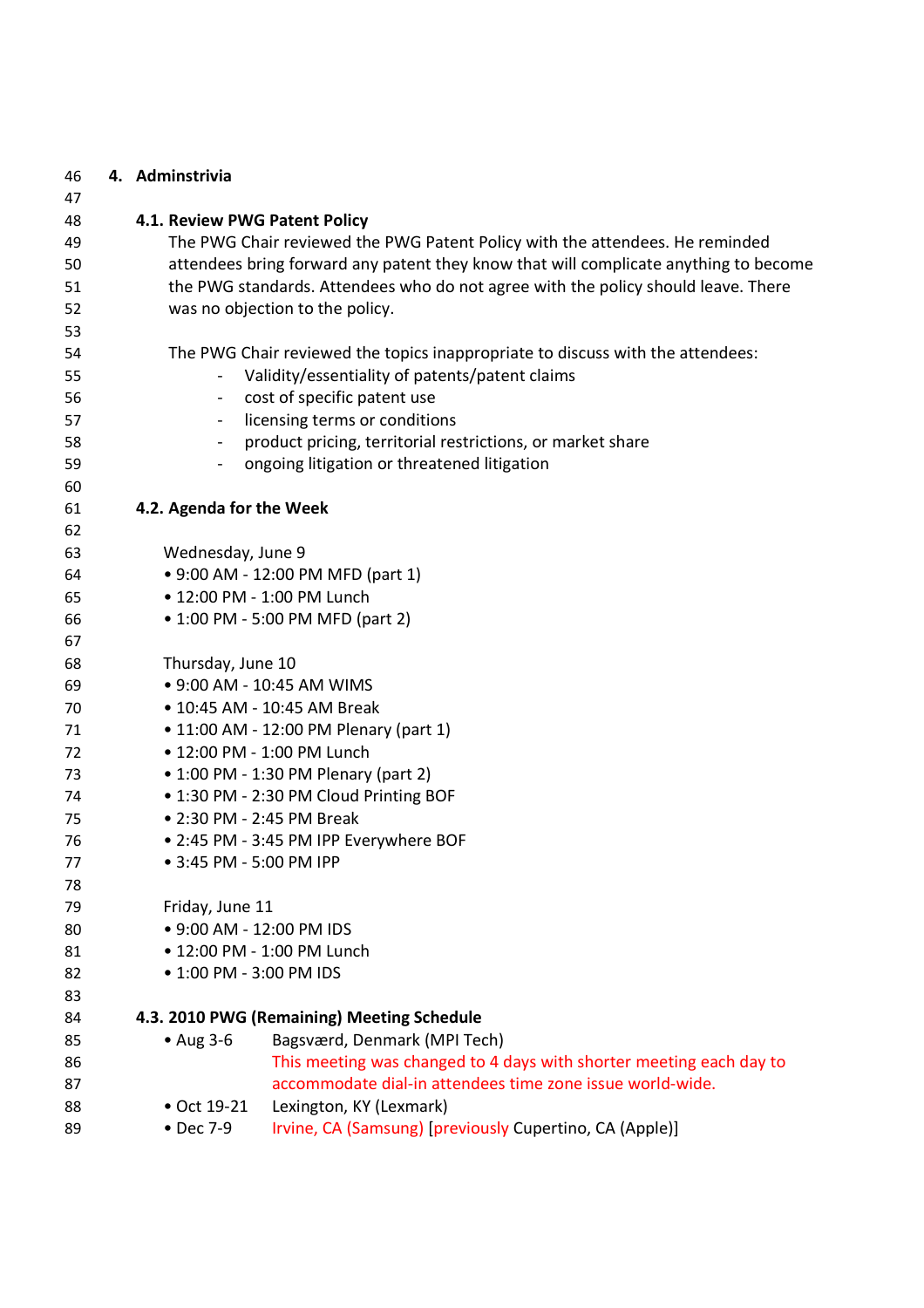| 90  | 4.4. 2011 Meeting Schedule (Tentative)                                      |                                               |                                                                                    |  |  |
|-----|-----------------------------------------------------------------------------|-----------------------------------------------|------------------------------------------------------------------------------------|--|--|
| 91  | • February 1-3 Hawaii???                                                    |                                               |                                                                                    |  |  |
| 92  | Meeting logistics still need to be confirmed at the next Plenary meeting in |                                               |                                                                                    |  |  |
| 93  | August.                                                                     |                                               |                                                                                    |  |  |
| 94  | $\bullet$ April 5-7                                                         |                                               |                                                                                    |  |  |
| 95  | Probably in Cupertino, CA                                                   |                                               |                                                                                    |  |  |
| 96  | • June 14-16                                                                |                                               |                                                                                    |  |  |
| 97  |                                                                             | Probably at Xerox, Webster, NY                |                                                                                    |  |  |
| 98  | • August 2-4 TBD                                                            |                                               |                                                                                    |  |  |
| 99  | • October 4-6 TBD                                                           |                                               |                                                                                    |  |  |
| 100 | • December 6-8 TBD                                                          |                                               |                                                                                    |  |  |
| 101 |                                                                             |                                               |                                                                                    |  |  |
| 102 |                                                                             |                                               | Anybody interested in hosting a TBD meeting, please let the Chair Mike Sweet know. |  |  |
| 103 |                                                                             |                                               |                                                                                    |  |  |
| 104 | 4.5. 2010 Membership                                                        |                                               |                                                                                    |  |  |
| 105 |                                                                             |                                               | There are 27 members in total, all have paid and signed membership agreement.      |  |  |
| 106 |                                                                             |                                               |                                                                                    |  |  |
| 107 | 366 Software,                                                               | Hewlett Packard,                              | Northlake,                                                                         |  |  |
| 108 | Apple,                                                                      | Ricoh,                                        | Oki Data,                                                                          |  |  |
| 109 | Canon,                                                                      | Konica Minolta,                               | Samsung,                                                                           |  |  |
| 110 | Coretronic,                                                                 | Kyocera,                                      | Sharp Labs,                                                                        |  |  |
| 111 | David Whitehead,                                                            | Lexmark,                                      | Technical Interface Consulting,                                                    |  |  |
| 112 | Dell,                                                                       | Microsoft,                                    | Toshiba America Business Solutions,                                                |  |  |
| 113 | Epson,                                                                      | MPI Tech,                                     | Tykodi Consulting Services LLC,                                                    |  |  |
| 114 | Fuji Xerox,                                                                 | MWA Intelligence,                             | Xerox,                                                                             |  |  |
| 115 | High North,                                                                 | Zoran,                                        | NEC Display Solutions, Ltd                                                         |  |  |
| 116 |                                                                             |                                               |                                                                                    |  |  |
| 117 | 5. PWG Officers                                                             |                                               |                                                                                    |  |  |
| 118 | • PWG Chair                                                                 |                                               |                                                                                    |  |  |
| 119 | • Michael Sweet, Apple                                                      |                                               |                                                                                    |  |  |
| 120 | • PWG Vice-Chair                                                            |                                               |                                                                                    |  |  |
| 121 | • Nancy Chen, Oki Data                                                      |                                               |                                                                                    |  |  |
| 122 | • PWG Secretary                                                             |                                               |                                                                                    |  |  |
| 123 |                                                                             | . Paul Tykodi, Tykodi Consulting Services LLC |                                                                                    |  |  |
| 124 |                                                                             |                                               |                                                                                    |  |  |
| 125 | 6. Open Issues                                                              |                                               |                                                                                    |  |  |
| 126 | • PWG web site                                                              |                                               |                                                                                    |  |  |
| 127 |                                                                             | • Design proposal pending from Mike Sweet     |                                                                                    |  |  |
| 128 | • PWG 2011 meeting hosts needed                                             |                                               |                                                                                    |  |  |
| 129 | • WIMS WG secretary needed                                                  |                                               |                                                                                    |  |  |
| 130 |                                                                             |                                               | The bi-weekly (on average) teleconference time has changed to Thursdays,           |  |  |
| 131 |                                                                             |                                               | 1pm EDT, on an alternating week with IDS working group teleconference.             |  |  |
| 132 |                                                                             |                                               |                                                                                    |  |  |
| 133 | 7. PWG Working Group Status                                                 |                                               |                                                                                    |  |  |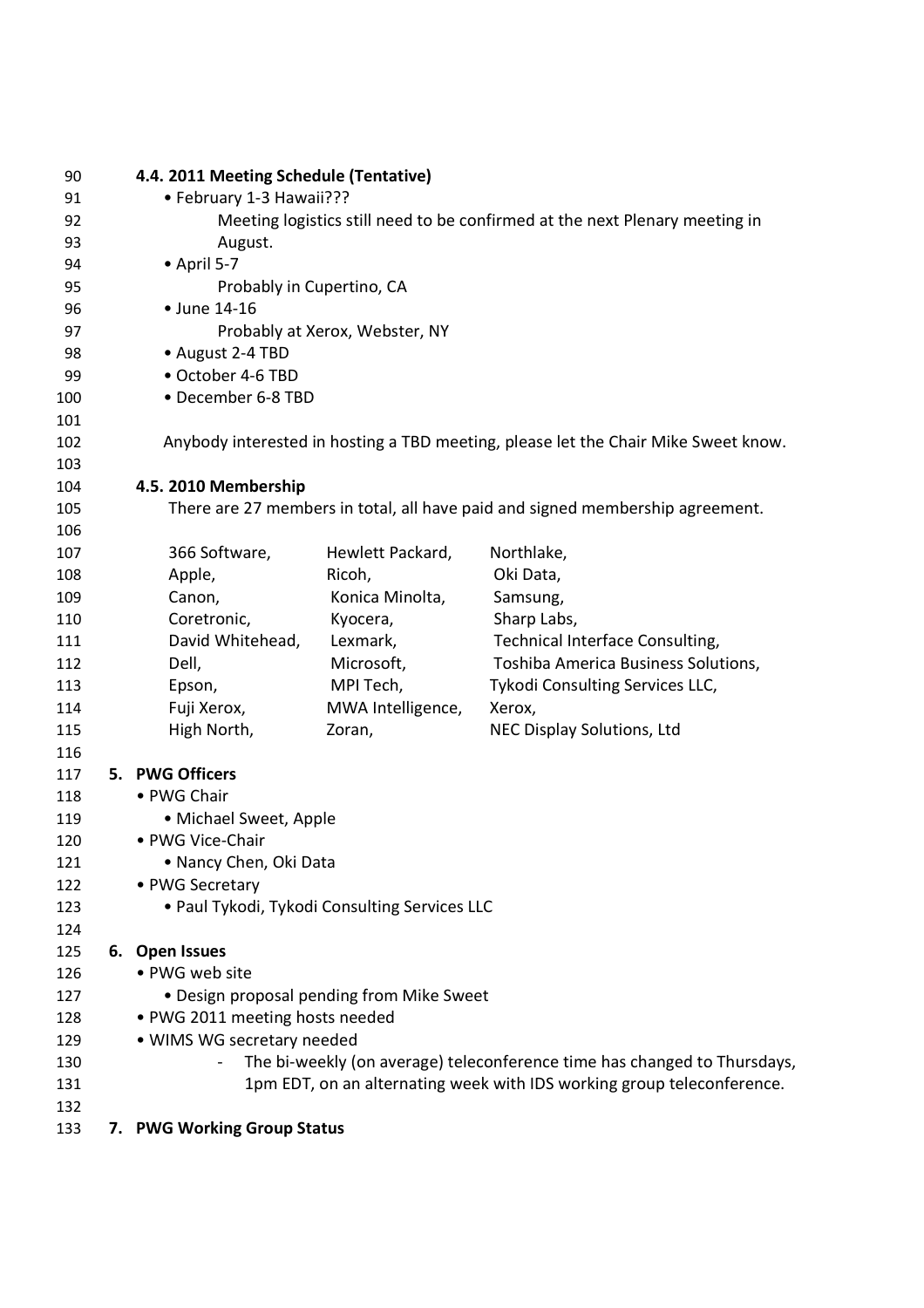- The MFD working group Chair Peter Zehler reviewed the working group status on the PWG Plenary Meeting slides #17 ~ #26 with attendees.
- 

- The WIMS working group Chair Bill Wagner reviewed the working group status on the PWG Plenary Meeting slides #27 ~ #38 with attendees. The working group plans to go into an inactive status after Power Management standard is complete, unless there is any new topic interested by PWG members.
- The IPP working group Secretary Mike Sweet reviewed the working group status on the PWG Plenary Meeting slides #39 ~ #44 with attendees.
- The IDS working group Chair Joe Murdock reviewed the working group status on the PWG Plenary Meeting slides #45 ~ #50 with attendees.
- The meeting presentation slides can be found at: ftp://ftp.pwg.org/pub/pwg/general/Plenary/pwg-plenary-june-2010.pdf

## **8. Liaison Status**

## **8.1. AFP Consortium**

Paul Tykodi reported that AFP was owned by IBM and became an approved standard body a year ago in February. AFP customers are looking at color printing on higher end devices who need to map press printing to digital, hence are very interested in mapping/binding to the PWG Semantic Model via JDF, hence are interested in a liaison relationship with PWG. Harry Lewis is the President of JDF. The group currently is looking at the PWG Semantic, plans to meet and discuss with PWG later this year.

Pete Zehler familiarized attendees with information on JDF and PWG Semantic Model. JDF started with offset printing to control workflows. Digital Print is a subset of AFP 163 that's well aligned with the PWG Semantic Model in printing. PWG Semantic Model has also been mapped to DMTF CIM and various other models, providing great gateways into various popular print systems. It would be interesting to see how PWG Semantic Model applies to and integrate with JDF. Ira McDonald added that there is a mapping table exists between JDF and PWG Semantic Model.

## **8.2. ISO JTC1 SC28**

Peter Zehler reported that on Tuesday (June 8), he and Jerry Thrasher attended JTC1 SC28 group meeting held in Rochester, NY. Attendees had a lovely tour to RIT campus. But the PWG and SC28 liaison relationship has now only been tabled for further study. All except for one country are in favor of or agree with the relationship. Jerry added 174 that there might be a slight chance to get this relationship approved in Friday's Plenary meeting. Otherwise, SC28 won't have a chance to discuss this subject until January 2011. However, the print ticket standard format originally proposed to SC28 has been disapproved in the meeting. The reason for PWG seeking the liaison relationship is to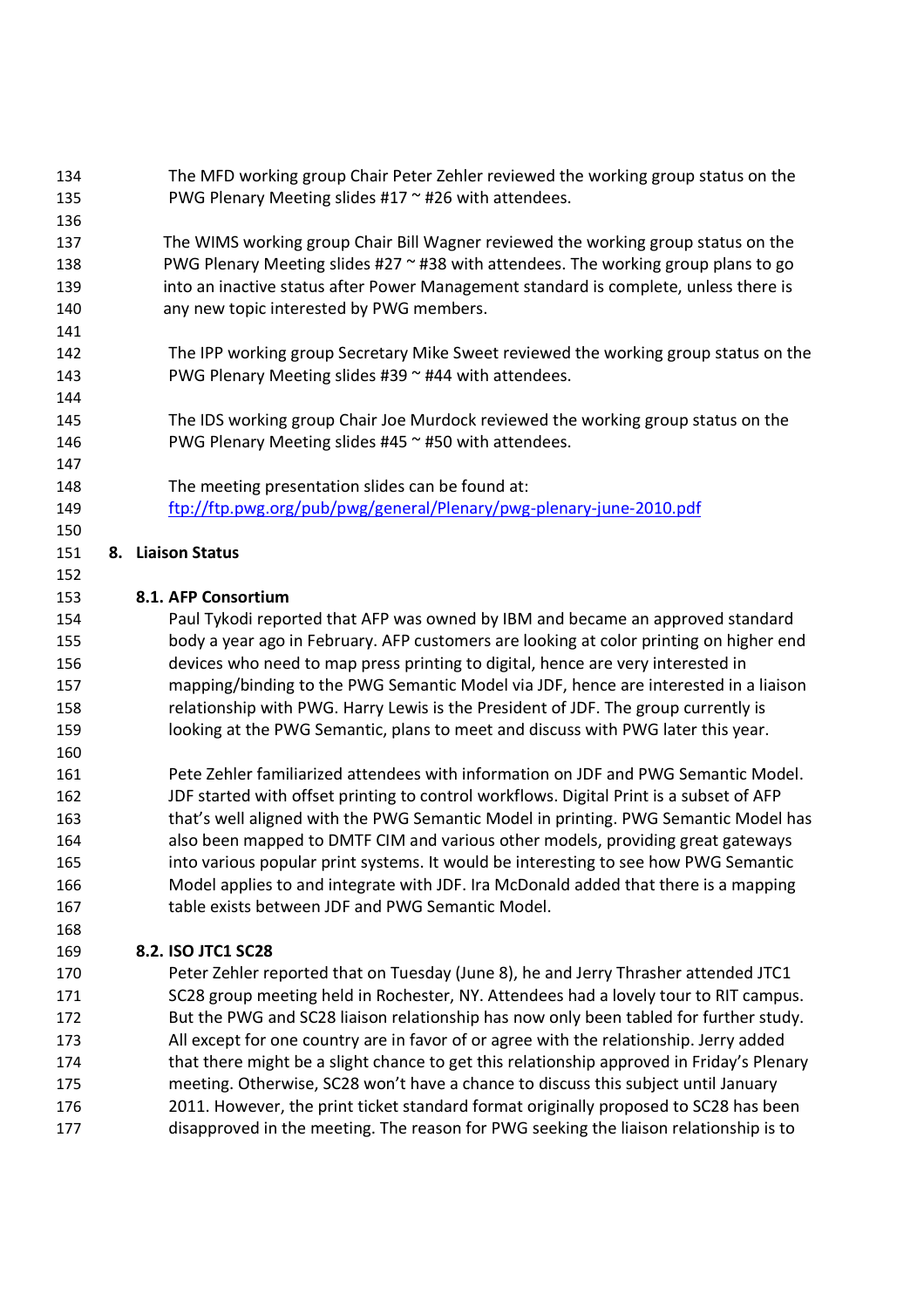| 178 | contribute and propose the PWG Print Ticket of the Semantic Model as the ISO              |
|-----|-------------------------------------------------------------------------------------------|
| 179 | standard. Jerry added that the major activities of SC28 right now are in cartridge yields |
| 180 | and measuring print quality, things that are outside the scope of PWG.                    |
| 181 |                                                                                           |
| 182 | The PWG will continue communication with SC28 to coordinate activities of mutual          |
| 183 | interests.                                                                                |
| 184 |                                                                                           |
| 185 | <b>8.3. MPSA</b>                                                                          |
| 186 | Bill Wagner reviewed the liaison relationship status with MPSA.                           |
| 187 | Jim Ftizpatrick (Okidata) is the President of MPSA.                                       |
| 188 |                                                                                           |
| 189 | The Managed Print Services Association (MPSA) is an independent non-profit<br>$\bullet$   |
| 190 | international organization that seeks to develop Managed Print Services (MPS)             |
| 191 | within our industry through Communications, Collaboration, Education and Best             |
| 192 | Practices, which results in our members achieving success and profitable                  |
| 193 | business growth:                                                                          |
| 194 | http://yourmpsa.org/<br>$\circ$                                                           |
| 195 | So far we have done a focus group with MPSA members for PWG WIMS power                    |
| 196 | management                                                                                |
| 197 | The PWG IDS work group also plans to interface with MPSA<br>$\bullet$                     |
| 198 |                                                                                           |
| 199 | 8.4. TCG HCD Working Group                                                                |
| 200 | Ira McDonald reported the status with TCG.                                                |
| 201 |                                                                                           |
| 202 | The Trusted Computing Group (TCG) is a not-forprofit organization formed to<br>$\bullet$  |
| 203 | develop, define and promote open, vendor-neutral, industry standards for                  |
| 204 | trusted computing building blocks and software interfaces across multiple                 |
| 205 | platforms:                                                                                |
| 206 | http://www.trustedcomputinggroup.org/<br>$\circ$                                          |
| 207 | The TCG Hardcopy WG is currently defining the datatypes, threats, and potential           |
| 208 | defenses specific to printers and multi-function devices                                  |
| 209 | Future work includes definition of use cases and requirements based on TCG                |
| 210 | and PWG technologies/terminology                                                          |
| 211 |                                                                                           |
| 212 | The group which was re-chartered from 2.5 years ago is currently in threats and use       |
| 213 | cases stage, expect to write specs for modifying existing TCG specs in trusted system     |
| 214 | startup, and trusted services.                                                            |
| 215 |                                                                                           |
| 216 | Further details will be reported/discussed in tomorrow's IDS working group meeting.       |
| 217 |                                                                                           |
| 218 | 9. Questions/Comments                                                                     |